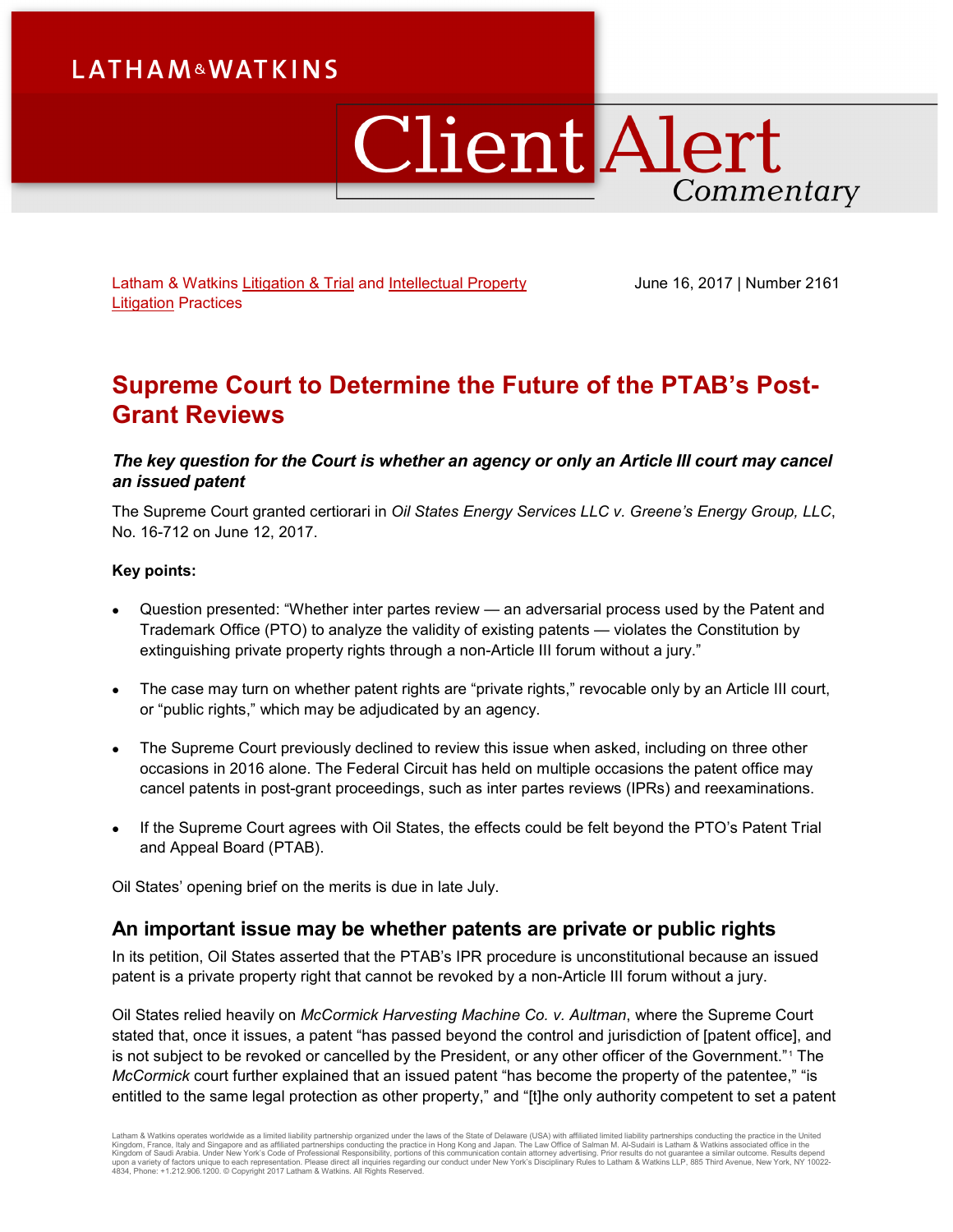aside, or to annul it, or to correct it for any reason whatever, is vested in the courts of the United States, and not in the department which issued the patent."[2](#page-3-1)

According to Oil States, *McCormick* came to this conclusion — that issued patents could only be revoked or cancelled only by the courts, and not by the issuing agency — because patent infringement was a traditional action at common law or equity, and "in general, Congress may not withdraw from judicial cognizance any matter which, from its nature, is the subject of a suit at the common law, or in equity, or admiralty."[3](#page-3-2)

Patents do not fall into the public-rights exception of this rule, Oil States contended, because courts have recognized that a patent is a private property right and adjudication of that right is a "prototypical exercise of judicial power." Pet. 18 (quoting *Stern*, 564 U.S. at 494). Oil States also asserted that it had a Seventh Amendment right to a jury trial under *Markman v. Westview Instruments, Inc.*,<sup>[4](#page-3-3)</sup> where the Supreme Court stated that patent "infringement cases today must be tried to a jury, as their predecessors were more than two centuries ago."<sup>[5](#page-3-4)</sup>

In opposition, the Solicitor General explained that the Supreme Court's language in *McCormick* merely reflects that, at that time, Congress had not yet given the PTO the authority to reconsider the validity of issued patents — *McCormick* did not hold that Congress could not delegate such power, only that it had not done so.<sup>[6](#page-3-5)</sup>

Greene's Energy and the Solicitor General also asserted that patents are squarely within the public-right exception: patent rights do not arise from the common law, but instead exist only by virtue of the patent statutes.[7](#page-3-6) Further, Congress may permissibly delegate "even a 'seemingly private right' to a non-Article III tribunal if the right, like a patent right, 'is so closely integrated into a public regulatory scheme as to be a matter appropriate for agency resolution.'"[8](#page-3-7)

In response to Oil States' Seventh Amendment arguments, the Solicitor General and Greene's Energy Group asserted that the right to a jury trial is only implicated if the issue must be adjudicated by an Article III court. "If the administrative scheme comports with Article III, the Seventh Amendment 'poses no independent bar.'"[9](#page-3-8)

# **The parties' positions reflect previous Federal Circuit opinions and a dissent**

In *Oil States*, the Federal Circuit issued a summary affirmance of the PTAB's decision without a written opinion. Oil States therefore pointed to the Federal Circuit's earlier decision on the same issue in *MCM Portfolio LLC v. Hewlett-Packard Co.[10](#page-3-9)* to explain the Federal Circuit's reasoning. Likewise, in opposing Oil States' petition, the Solicitor General and Greene's Energy also pointed to the reasoning in previous Federal Circuit cases, all of which — including *MCM Portfolio* — the Supreme Court declined to review when asked.

In many ways, the reasoning in the opposition briefs parallels the reasoning in *MCM Portfolio* and the Federal Circuits earlier cases: *McCormick* merely addressed the patent laws at the time, not Article III. Further, patents fall into the public-right exception because patent rights exist only because of the patent statutes and are "so closely integrated into a public regulatory scheme as to be a matter appropriate for agency resolution with limited involvement by the Article III judiciary."[11](#page-3-10) The *MCM Portfolio* court also found no relevant differences between the new IPR proceedings and the established reexamination proceedings that would justify the court departing from its earlier decisions on the same issue for reexaminations. [12](#page-4-0)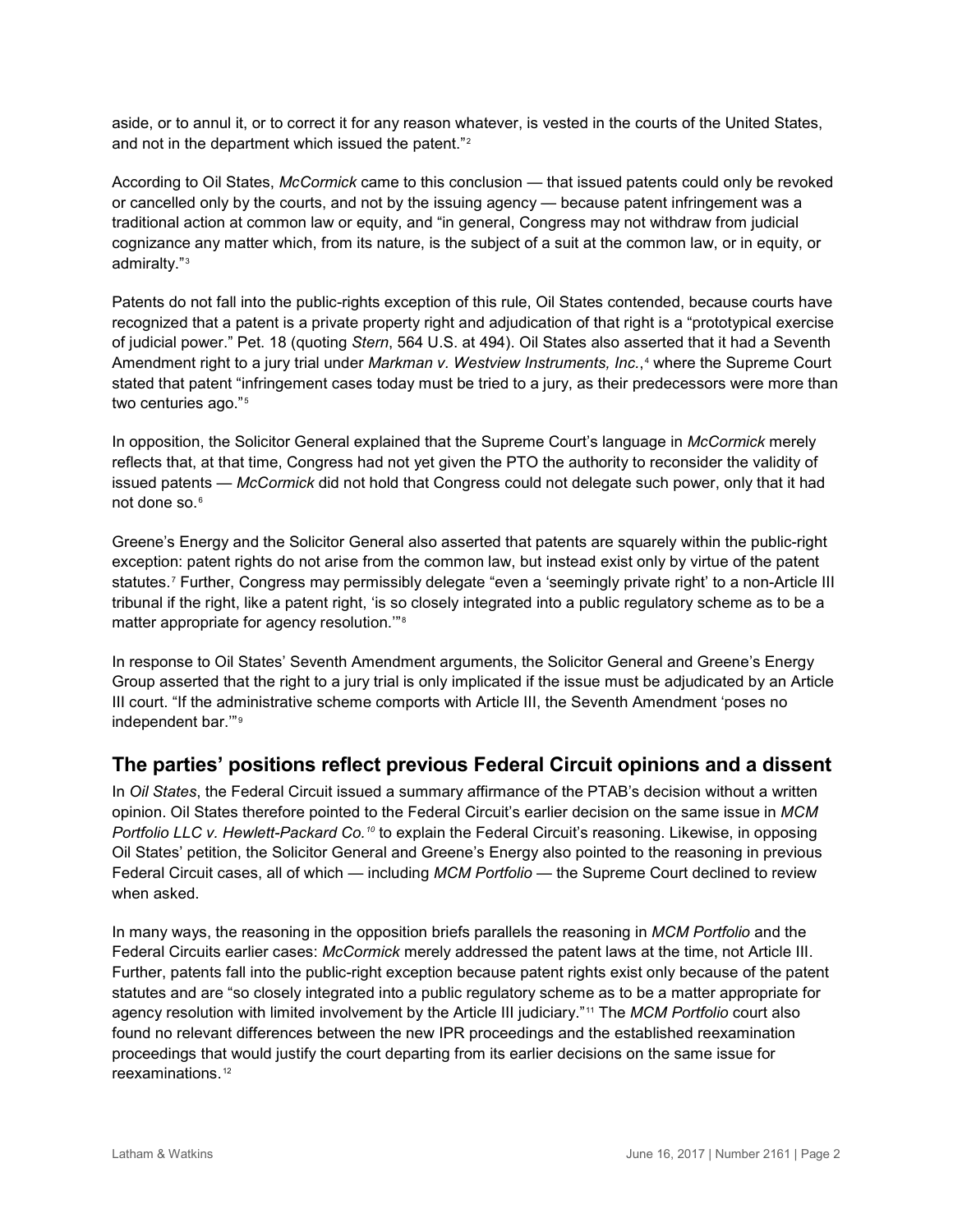Similarly, Oil States' petition foreshadows Judge Reyna's later dissent in the denial of en banc consideration of this issue in *Cascades Projection LLC v. Epson America, Inc.*, *[13](#page-4-1)* which issued in time for Oil States to address in its reply brief. In his dissent, Judge Reyna pointed to *McCormick* and other cases, stating that the Supreme Court has "repeatedly and consistently defined patents as constitutionally protected private rights."[14](#page-4-2) Judge Reyna continued, concluding that "undisturbed Supreme Court precedent addresses the question at hand: 'The only authority competent to set a patent aside, or to annul it, or to correct it for any reason whatever, is vested in the courts of the United States, and not in the department which issued the patent."<sup>[15](#page-4-3)</sup> The "line between [public and private rights] remains hazy .... Yet, as the administrative state expands and non-Article III tribunals adjudicate more disputes under the cover of the public rights doctrine, there must be vigilance in protecting Article III jurisdiction." [16](#page-4-4)

# **Conclusion: Oil States is important and may reach beyond the PTAB**

This case warrants attention because it addresses the fundamental issue of whether the PTAB may cancel all or part of issued patent.

Further, although the immediate issue before the Supreme Court is whether IPRs are constitutional, the Court's decision will likely reach the PTO's reexaminations and might also reach other tribunals. For example, the Court of Federal Claims regularly determines patent validity when it hears infringement actions filed against the government under 28 U.S.C. § 1498, but it is not an Article III court and holds only bench trials. Also, Hatch-Waxman patent infringement actions are heard by an Article III court, but are typically bench trials because damages do not accrue from the infringing act of filing an Abbreviated New Drug Application with a paragraph IV certification. Likewise, Article III courts hear declaratory judgment actions for invalidity, but unless there is a counterclaim of infringement for money damages, a jury is usually not available. The International Trade Commission is not an Article III court, but it might be at least somewhat insulated because its decision whether to issue a cease and desist or exclusion order may turn on its validity determination, but it does not issue judgments of patent validity per se.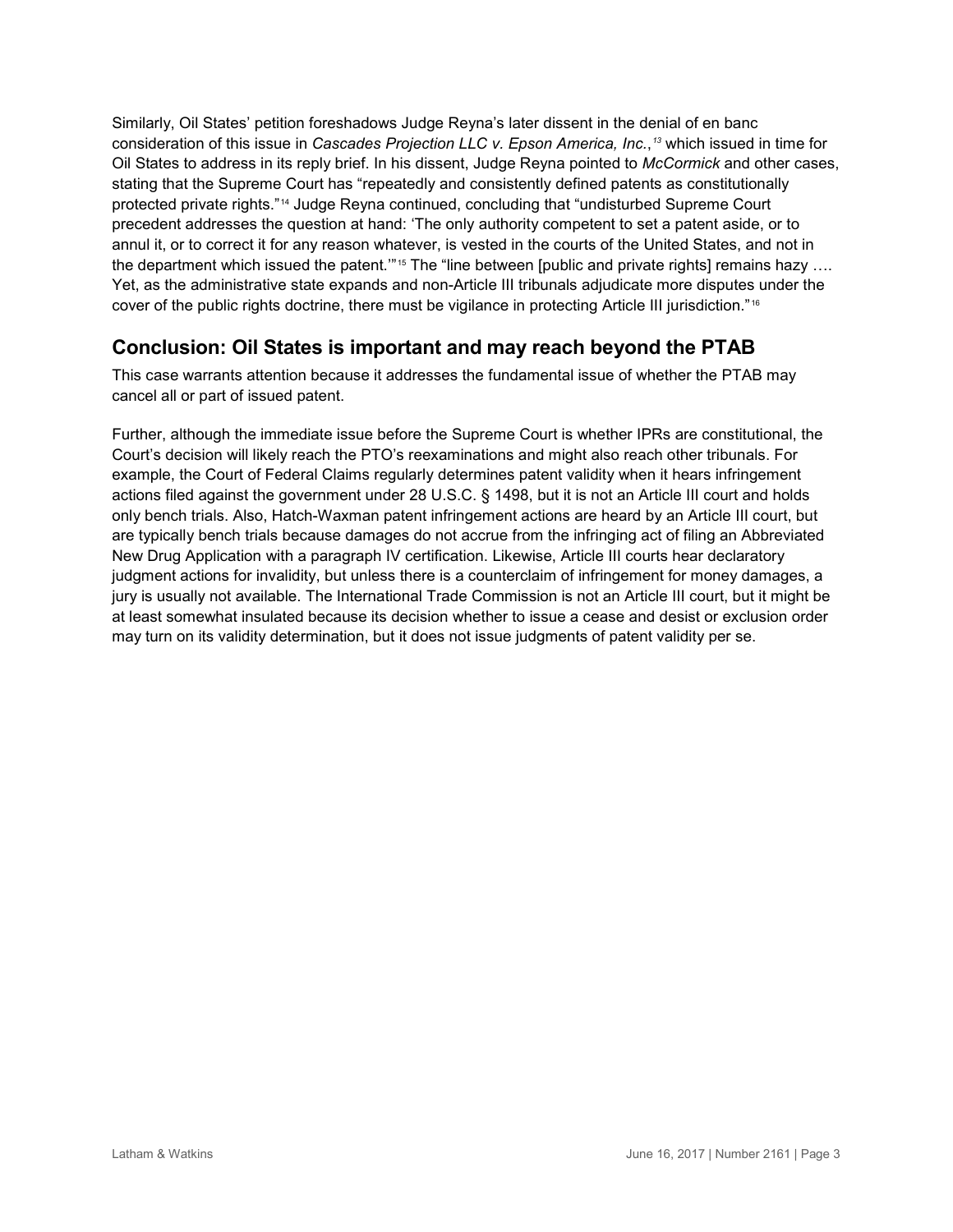If you have questions about this *Client Alert*, please contact one of the authors listed below or the Latham lawyer with whom you normally consult:

#### **[Bob Steinberg](https://www.lw.com/people/bob-steinberg)**

[bob.steinberg@lw.com](mailto:bob.steinberg@lw.com) +1.213.891.8989 Los Angeles

#### **[Jonathan M. Strang](https://www.lw.com/people/jonathan-strang)** [jonathan.strang@lw.com](mailto:jonathan.strang@lw.com) +1.202.637.2362 Washington, D.C.

**[Elissa N. Knoff](https://www.lw.com/people/elissa-knoff)** [elissa.knoff@lw.com](mailto:elissa.knoff@lw.com) +1.202.637.2350 Washington, D.C.

**Save the Date**

Click below to save the date for the next webcast in our series on Thursday, August 17, 2017.



### **You Might Also Be Interested In**

Webcast: [Keeping Tabs on the PTAB](https://www.lw.com/webcasts/keeping-tabs-PTAB-webcast-may-17-series)

Video: [Navigating Patent Litigation at the PTAB](https://www.lw.com/videos/navigating-patent-litigation-at-the-PTAB)

[Patent Owner Statements During IPR May Limit Claim Scope](https://www.lw.com/thoughtLeadership/patent-owner-statements-IPR-limit-claim-scope)

*Client Alert* is published by Latham & Watkins as a news reporting service to clients and other friends. The information contained in this publication should not be construed as legal advice. Should further analysis or explanation of the subject matter be required, please contact the lawyer with whom you normally consult. The invitation to contact is not a solicitation for legal work under the laws of any jurisdiction in which Latham lawyers are not authorized to practice. A complete list of Latham's *Client Alerts* can be found at [www.lw.com.](http://www.lw.com/) If you wish to update your contact details or customize the information you receive from Latham & Watkins, visit<http://events.lw.com/reaction/subscriptionpage.html> to subscribe to the firm's global client mailings program.

<sup>1</sup> 169 U.S. 606, 608-09 (1898) (citations omitted); Pet. 4-16-17.  $\overline{a}$ 

<span id="page-3-1"></span><span id="page-3-0"></span><sup>2</sup> *Id*.

<span id="page-3-2"></span><sup>3</sup> Pet. 16 (quoting *Stern v. Marshall*, 564 U.S. 462, 484 (2011)).

<span id="page-3-3"></span><sup>4</sup> 517 U.S. 370, 377 (1996)

<span id="page-3-4"></span><sup>5</sup> Pet. 11.

<span id="page-3-5"></span><sup>6</sup> SG Opp. 11.

<span id="page-3-6"></span><sup>7</sup> Greene's Opp. 7. 10; SG Opp. 8-10.

<span id="page-3-7"></span><sup>8</sup> SG. Opp. 8 (quoting *Granfinanciera, S. A. v. Nordberg*, 492 U.S. 33, 54 (1989)); Greene's Opp. 7.

<span id="page-3-8"></span><sup>&</sup>lt;sup>9</sup> SG Opp. 14 (quoting *Granfinanciera*, 492 U.S. at 54); Greene's Opp 3-4 (same).

<span id="page-3-9"></span><sup>10</sup> 812 F.3d 1284 (Fed. Cir. 2015), cert. denied, 137 S. Ct. 292 (Oct. 11, 2015).

<span id="page-3-10"></span><sup>11</sup> *Id*. at 1289-91 (quoting *Thomas v. Union Carbide Agricultural Products Co*., 473 U.S. 568, 593-94 (1985)).